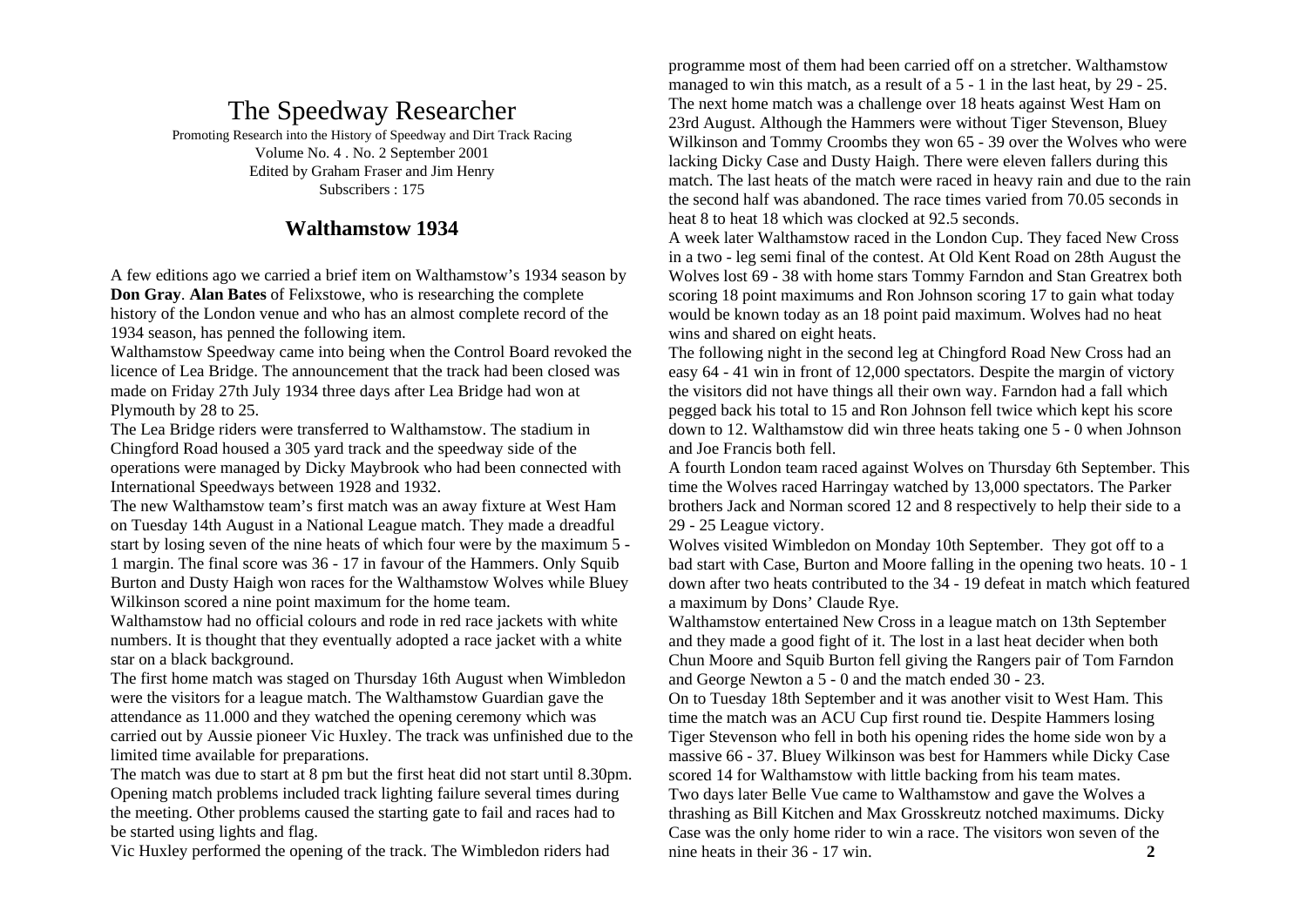On Saturday 22nd September 1934 Walthamstow made their only visit outside the capital when they travelled to Manchester and were wiped out by 40 - 14. The match scores stood at 6 all after two heats before the onslaught of six 5 - 1s and a 4 - 2 demonstrated the Aces superiority.

West Ham came to Chingford Road on 27th September and met with some resistance. However it was not enough the Hammers left with a 32 - 21 win. Yet again Case was the best Wolf and he had two race wins and a fall. The end of the season came on 3rd October when the Lions from Wembley came visiting. The Lions did not have things all their own way for much of the match but their superior power gave them a big push towards the end and they won 32 - 22 boosting their lead from four points to ten in the last three races. Lions' Ginger Lees scored a maximum while Case won two of his races.

During their short time as a team the Walthamstow teamsters gave mediocre performances. Dicky Case was the best with 49 points from 8 league matches and 38 from three Cup ties. Squib Burton was next best with 36 league points and 22 Cup points. More had been expected of Chun Moore, Eric Blain and Wally Hull.

Under the name of Walthamstow the team raced nine league matches and lost eight. In 18 heat matches they lost the lot. All in all it was a dismal record of raced 13 won 1 and lost 12.

Wolves did not appear on the scene again until 1949 but their stay in the Second Division of the National League was short.

Given the Walthamstow Stadium still exists, is too much to hope for that speedway might just return there again some day before too long?

#### **Track Record Update**

ROMAN CAMP : Pumpherston, West Lothian, Scotland. Track Length : Not Known. No meetings - trotting track for training horses used in 1984 for one trial event. Cut cut up track and owner ruled out further use. (U.) ROTHERHAM : Hellaby Greyhound Stadium, Rotherham, Yorkshire. Track Length : Not Known. 1st Meeting : 1st April 1929. Years of Operation : 1929 - 31 - Open. Also known as Bramley. (U.) RYE HOUSE : NEW : Rye Road, Hoddesdon, Hertfordshire. Track Length : 325 yards 1961 - 284 - 1965. 1st Meeting : 3rd August 1958. Years of Operation : 1958 - Training; 1959 Southern Area League; 1960 - 66 - Open & Training; 1967 - Training; 1969 - 73 - Open & Training; 1974 - British League Division Two; 1975 - 76 - New National League; 1977 - 90 -National League;1991 - 93 - British League Division Two. 2000 - 01 Conference League. (U.)

RYE HOUSE : OLD : Rye Road, Hoddesdon, Hertfordshire.Track Length : 440 yards. 1st Meeting : Not Known. Years of Operation : 1933 - Open; 1934 - 35 Open & Training; 1936 - 37 - Open; 1938 - Inter Club Speedway League; 1939 - 53 - Open & Training; 1954 - 57 - Southern Area League. (U.) ST. AUSTELL : Claycross Moto Park, Longstone Pit, Near Nanpean. Track Length : 230 metres. 1st Meeting : 3rd June 1997. Years of Operation : 1997 - 00 Conference League. 2001 Premier League as the Trelawny Tigers.Set inside a china clay pit the track must be the only one with signs advising the public not to climb the walls (of the quarry.) (N.) ST. AUSTELL : Cornish Stadium, St.Austell. Track length : 356 yards 1949, 360 yards. 1st Meeting : 14th June 1949. Nicknames : Badgers, Gulls (1949). Years of Operation : 1949 - Open; 1950 - 51 - National League Division Three; 1952 - 53 - Southern Area League; 1959 - 61 - Open; 1962 - Provincial League taking over from Neath.; 1963 - Provincial League; 1964 - Training; 1969 - Demonstration; 1979 - Training. Stadium demolished and now is site of supermarket. (U.)

SALFORD : Albion Speedway, Cromwell Road, Salford, Lancashire. 1st Meeting : 15th August 1928. Track Length : Not Known. Years of Operation : 1928 - Open; 1929 - English Dirt Track League. (U.)

SCUNTHORPE : Ashby Ville Stadium, Off Queensway, Scunthorpe. Track Length : 315 metres. 1st Meeting : 6th May 1979. Years of Operation : 1979 - 85 - National League. Team Name : Stags. Basic stadium in corner of public park. (N.)

SCUNTHORPE : Quibell Park, Scunthorpe. Track Length : 440 yards. 1st Meeting : 3rd May 1971. Years of Operation : 1971 - Open; 1972 - 74 - British league Division Two; 1975 - 76 - New National League; 1977 - 78 - National League. Built inside a velodrome the spectator facilities were quite basic apart from the stand. New housing next to the track probably contributed to its closure. (U.)

SHEFFIELD : South Yorkshire Stadium, Penistone Road, Owlerton, Sheffield, S6 2DE. Track Length : 442yards 1930, 464 yards 1931, 390 yards 1939, 400 yards 1969. 1st Meeting : 30th March 1929. Years of Operation : 1929 - English Dirt Track League; 1930 - 31 - Northern League; 1932 - National League (first half only); 1933 National League; 1934 - 35 - Open; 1938 - National League Division Two (A Belle Vue side); 1939 - National League Division Two; 1945 - Open; 1946 - Northern League; 1947 - 50 - National League Division Two; 1951 - MS; 1952 - Open; 1960 - 64 - Provincial League; 1965 - 67 - British League; 1968 - 74 - British League Division One; 1975 - 88 - British League; 1991 - 94 - British League Division Two; 1995 - 01 - Premier League. (U.) SHEFFIELD : Owlerton Training Track. Track Length : 200 metres. Years of Operation : 1978 - 79 - Training; 1980 - Training & Open; l981 - Training; 1982 - Training & Open; 1983 -Training; 1992 - 95 98 - **4**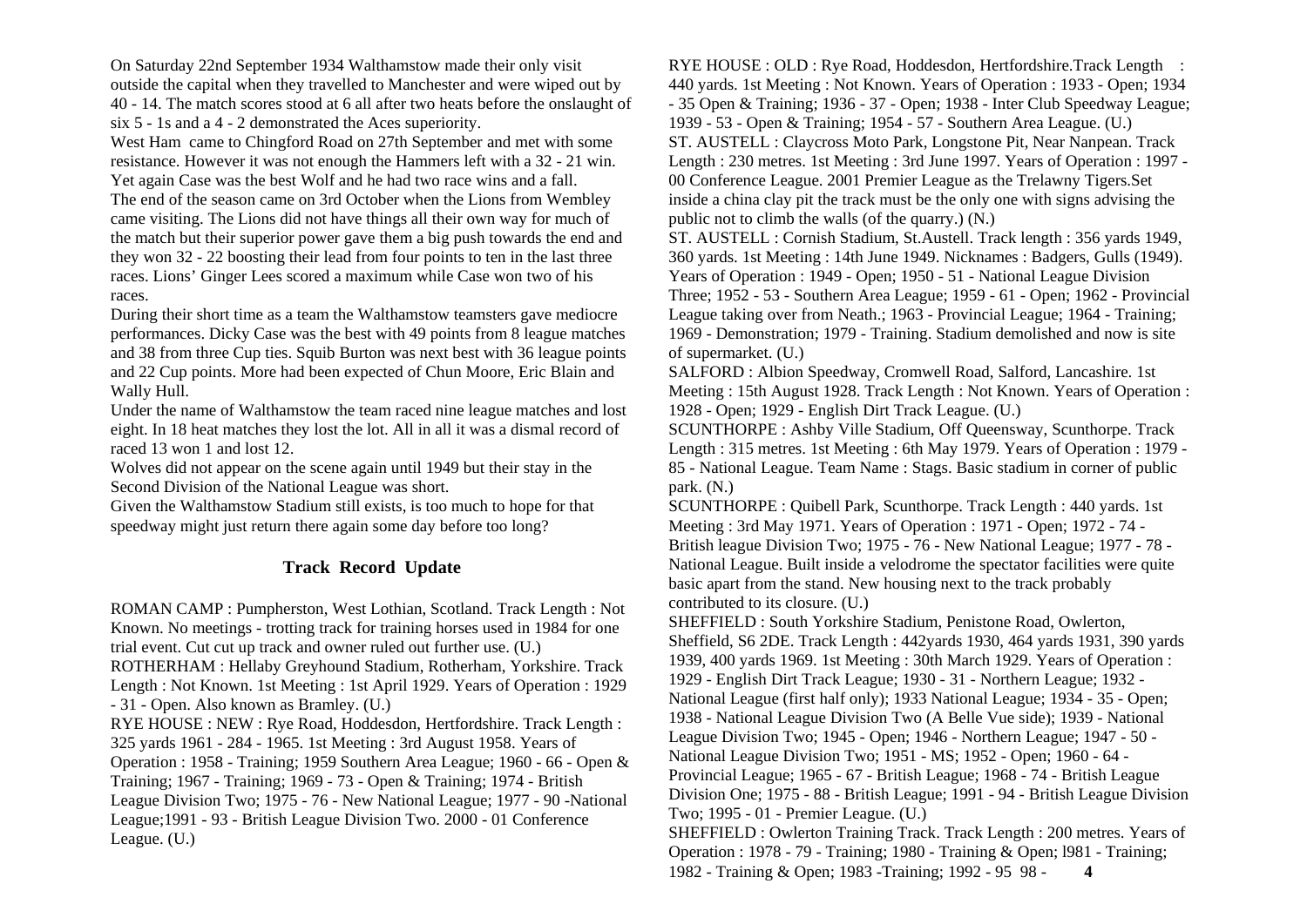1934 Training. (N.) Sited adjacent to stadium.

SKEGNESS : Skegness Stadium, Marsh Lane, Orby, Skegness, Track Length : 293 metres. 1st Meeting : 13th April 1997. Years of Operation : 1997 - Premier League - resigned; 1998 - Conference League - resigned. Stock car track which opened and closed twice in two seasons. (N.) SMALLFORD : St.Albans - Hatfield Road. Track Length : Not Known. 1st Meeting : Not Known. Years of Operation : 1936 - Amateur Open & Training; 1937 - Amateur Open; 1938 - Inter Club Speedway League; 1939 - Amateur Open. An obscure venue which is in need of some research. (U.) SOUTHAMPTON : Bannister Court Stadium, Southampton. Track Length : 333 yards, 400 yards 1928, 380yards 1929, and 378 yards. 1st Meeting : 6th October 1928. Years of Operation : 1928 - Open; 1929 - 31 - Southern League; 1932 - National League; 1935 - Venue for league matches; 1936 - 37 - Provincial League; 1938 - National League Division Two - licence transferred to Bristol; 1939 - National League Division One - resigned July; 1940 - Open; 1947 - 48 - National League Division Three; 1949 - 50 - National League Division Two; 1951 - National League Division Two resigned July; 1952 - 53 - Southern League; 1954 - 56 - National League Division Two; 1957 - 63 - National League. Stadium demolished and site redeveloped for housing. Track originally inside dog track but re-laid on top of dog track 1930.

STAINFORTH : Nr Doncaster, Yorkshire. Track Length : 440 yards ?. 1st Meeting 21st April 1930. Years of Operation : 1930 - Open. May have operated after. A track needing some research. Went into liquidation in June after 8 known meetings and reopened as rider co-operative for two more known events in August. (N.)

STAMFORD BRIDGE : Chelsea F.C. Stadium, Fullham Road, London, SW6. Track Length : 444 yards 2ft 5.5 inches. 1st meeting : 5th May 1928. Years of Operation : 1928 - Open; 1929 - 31 - Southern League; 1932 - National

League. (Track used 1948 for midget cars.) Later used for greyhound racing. Bends now under new stands in squared off stadium. (U.)

STOCKPORT : Hazel Grove Greyhound Stadium, Stockport. Track Length : Not Known. 1st Meeting : 5th May 1937. Years of Operation : 1936 - Grass Speedway; 1937 - Amateur Open. (N.) Closed due to noise complaints 1937. Stadium redeveloped. (N.)

STOKE : CHESTERTON : Newcastle Under Lyme Stadium, Loomer Road, Newcastle Under Lyme, Staffordshire. ST5 7LB. Track Length : 395 yards. 1st meeting : 12th April 1973. Years of Operation : 1972 - Training; 1973 - 74 - British League Division Two; 1975 - 76 - New National League; 1977 - 90 - National League; 1991 - 92 - British League Division Two; 1993 - Midgets; 1994 - British League Division Three; 1995 - Academy League; 1996 - 01 - Premier League - 1996 was base for Cradley Heath. (U.) **5** 

STOKE : Hanley Stadium, Sun Street, Hanley, Stoke on Trent. Track Length : 350 yards 1939, 347 yards. 1st Meeting : Not Known. Years of Operation : 1929 - English Dirt Track League - replaced Bolton - resigned; 1939 - National League Division Two - Belle Vue reserves took over July; 1947 - 49 - National League Division Three; 1950 - 1953 - National League Division Two; 1954 - Open; 1960 - 1963 - Provincial League. Stadium demolished 1963 now factory site. SUNDERLAND : East Bolden Greyhound Stadium, Newcastle Road, East Bolden, Nr Sunderland. Track Length; 310 yards. 1st Meeting : 21st April 1964. Years of Operation : 1964 - Provincial League - resigned; 1971- 74 - British League Division Two. The stadium still stands. Looks good. SWINDON : Abbey Stadium, Blunsdon, Swindon, Wiltshire, SW2 4ND. Track Length : 410 yards 1949 -59, 395 - 1960. 1st Meeting : 23rd July 1949. Years of Operation : 1949 - Open then National League Division Three - took over from Hull; 1950 - 51 - National League Division Three; 1952 - 53 - Southern League; 1954 - 1956 - National League Division Two; 1957 - 64 - National League; 1965 - 67 - British league; 1968 - 74 - British League Division One; 1970 - 1990 - British League; 1991 - 92 - British League Division One; 1993 - 94 - British League Division Two; 1995 - 96 - Premier League; 1997 - 98 - Premier League; 2001 - Premier League. Once a deep rural venue - the houses are approaching fast. Has training track on the centre green which was used 1991 - 1995. (U.)

SWINDON : Blunsdon Car Park - a 260 yards track was laid in the car park in 1950. (N.)

SWINDON : Autodrome, Gorse Hill, Cricklade Road, Swindon. Track Length : 356 yards. 1st Meeting : 4th August 1928. Years of Operation : 1928 - 30 - Open. (U.)

#### **Cumbrian Dirt Track Activity (Part 2)**

In Vol 3 No.4 we started **Adrian Pavey**'s article on pre war activity in Cumbria. This is part two of the article.

Speedway returned to Barrow-in-Furness for a second season in 1931 but the action moved to a different venue. A new 350 yard track was laid at Little Park, Roose, on the site of the old Rugby League ground. The first meeting of the new season was held on June 1st and was worthy of a report in "Auto Motor Journal."

Among the top riders taking part in that meeting were Walter Hull and Joe Abbott of Belle Vue and Jack Tye and Eric Airey of Preston. In addition the meeting featured a local lad who had made good on the dirt tracks, Frank Charles. However, the most accomplished rider to appear was the Belle Vue and England star, Frank Varey. **6**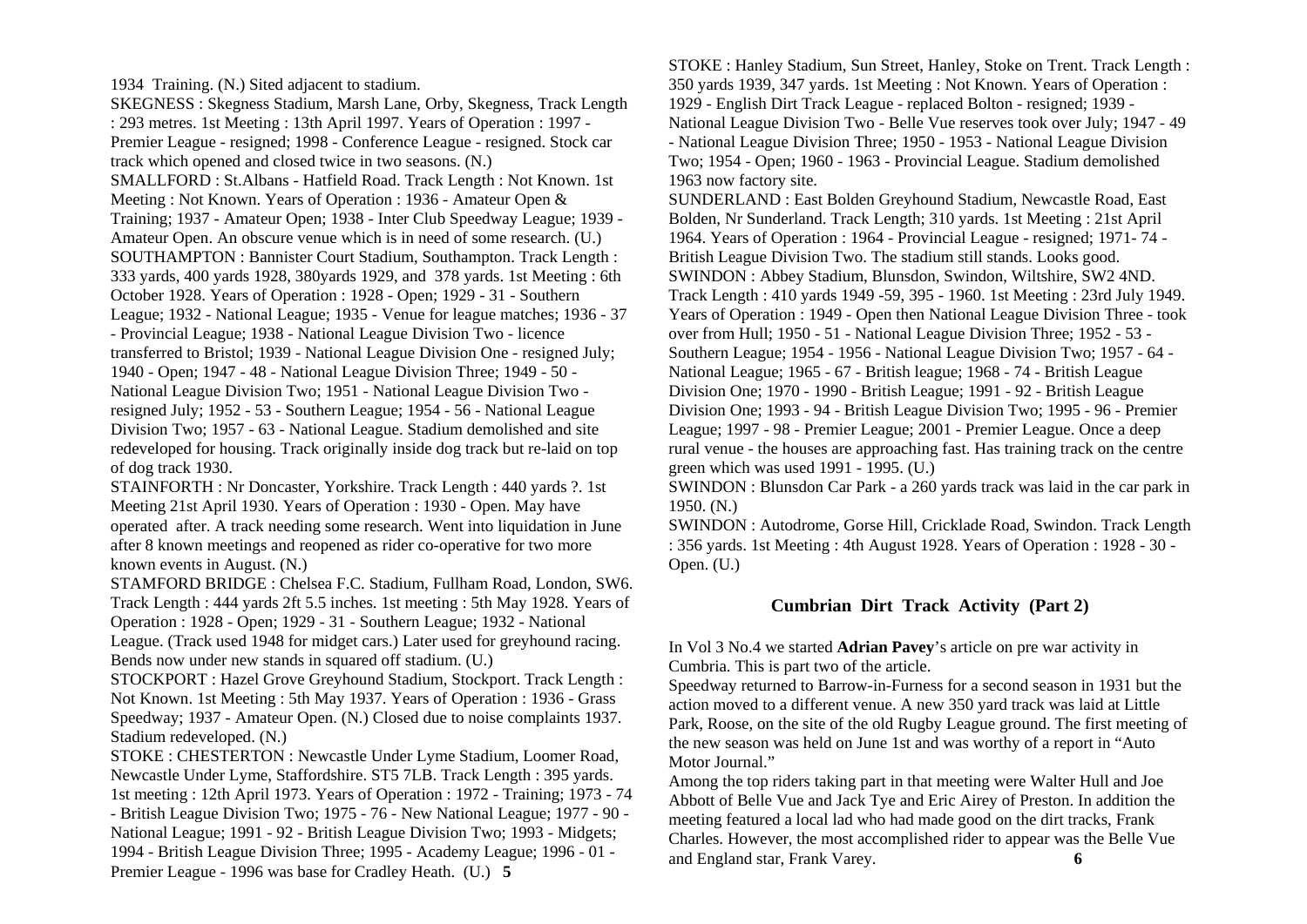The new venture soon ran into problems though. Some of the riders complained about the state of the track complaining that it was uneven and unsafe. The complaints were taken seriously by the authorities and after only a handful of meetings racing was suspended pending a full inspection by officials from the ACU.

Back up the coast, plans were being drawn up for a second meeting at Whitehaven. They had competition too, a new venture was being proposed for nearby Workington.

At the AGM of the West Cumberland Motor Club on 23rd March 1931, Roland Stobart had proposed to stage regular dirt-track speedway meetings at the West Cumberland Stadium, commonly known as Lonsdale Park. The first meeting was due to take place in May, but this never materialised and plans were put on hold for a few months.

By this time, Roland's 15 year old brother, Maurice, had been bitten by the dirt-track bug. He borrowed the household savings of £15 from his mother and bought himself a second hand 500cc Douglas machine. Following in the tyre tracks of his elder brother, Maurice took to the local fields and beaches to practice the necessary skills of his chosen sport.

Fuelled by the success of their first meeting Whitehaven and District Motor Club staged a second stadium Grass Track meeting on 4th July 1931, once again as the finale to the town's Carnival celebrations and raising funds for the West Cumberland Hospital.

The event attracted over 40 competitors including some regular Northern dirttrack riders. They included Roger Rogerson representing Preston Speedway; local hero Roland Stobart and a rising star from Galgate in Lancashire by the name of Bill Kitchen. Kitchen had previously competed in the TT with meeting organiser Harry Meageen and eventually became a top speedway star with Belle Vue, Wembley and England.

The most accomplished rider on show was dirt track pioneer Frank Burgess who "skidded" his 500cc two stroke dirt track Scott around the bends at high speed and never looked like falling off.

An added attraction was the appearance of Wilf McClure, the Belle Vue teamster. He did not compete in the main event but he provided the interval entertainment by riding through sheets of of glass and hoops of fire. The evening's programme featured classes for 350cc and 500cc machines and a new novices handicap for riders with machines of under 500cc. This was won by local garage owner W.C. "Nibs" Boyd who endeared himself to the crowd by rolling up his shirt sleeves before going out to race! In front of a crowd of around 5000 the narrow 430 yard long circuit served up some thrilling action. None more so than the final of the 500cc event. Bill Kitchen and Roland Stobbart were fighting for the lead when their **7** machines touched throwing both riders to the ground. By the time they had remounted Roger Rogerson and Frank Burgess were over half a lap ahead

ended in another exciting duel with barely inches separating them. Rogerson held on to the inside line to claim victory over Burgess while behind them Stobbart had set a new lap record of 19 seconds trying to catch them leaving Kitchem half a lap behind.

Young Maurice Stobbart made one of his first public appearances at this meeting and also played his part in one of the most thrilling races of the evening. In his heat of the 500cc class he was challenging E. Whiteside for the lead and for six laps he tried to find a way past his opponent. On the final bend he made one last valiant attempt to pass but lost control and came to grief in an undignified heap. Luckily he was uninjured and his bike was undamaged.

Another new event at this meeting was an Inter - County Test Match. Cumberland v Lancashire (This type of fixture was staged at Gosforth Speedway Newcastle in 1929 - JH.) Run over three heats and using the modern standard speedway scoring systemthe riders representing Lancashire took the honours winning 10 - 8. The scorers were Cumberland Hugh Tatham 3, D.C. Benson 2, G.Vingoe 2 and E. Whiteside 1. Lancashire F.Burgess 3, Roger Rogerson 3, L,S. Cordingly 2, B.Kitchen 1 and G.Dawson 1. Four weeks later on Tuesday 4th August 1931, speedway racing returned to Barrow when the Little Park track reopened with the full approval of the ACU. Details of the 1931 activity is still a bit hazy and I need to work on this venue.

The reopening of Barrow was swiftly followed by a West Cumberland "double header" - two meetings on the same day. Most riders featured in both the speedway event at Workington and the grass track at Whitehaven. The notable entries for both events were Bill Kitchen and Frank Burgess from Lancashire, Frank "Dank" Ewing from Oldham, Jim Quarmby from Dewsbury, George Mortimer of Sheffield Speedway, Roger Rogerson, L.S. Cordingley and H.Winstanley all representing Preston Speedway and the local heroes, Roland and Maurice Stobbart now riding at Leeds and York Speedways respectively.

The most accomplished local riders were "Nibs" Boyd and D.C.Benson from Whitehaven and G. Vingoe from Workington. All of them had the satisfaction of beating far more experienced track stars of the day.

The first meeting of the day was held at Workington. After a three month delay Roland Stobart finally got his wish and Lonsdale Park opened its gates to speedway at 2pm on Saturday August 15th 1931.

The meeting was advertised as "Motor Cycle Cinder Track Races" as opposed to "Motor Cycle Grass Track Races" taking place ten miles down the coast at Whitehaven four hours later. **8**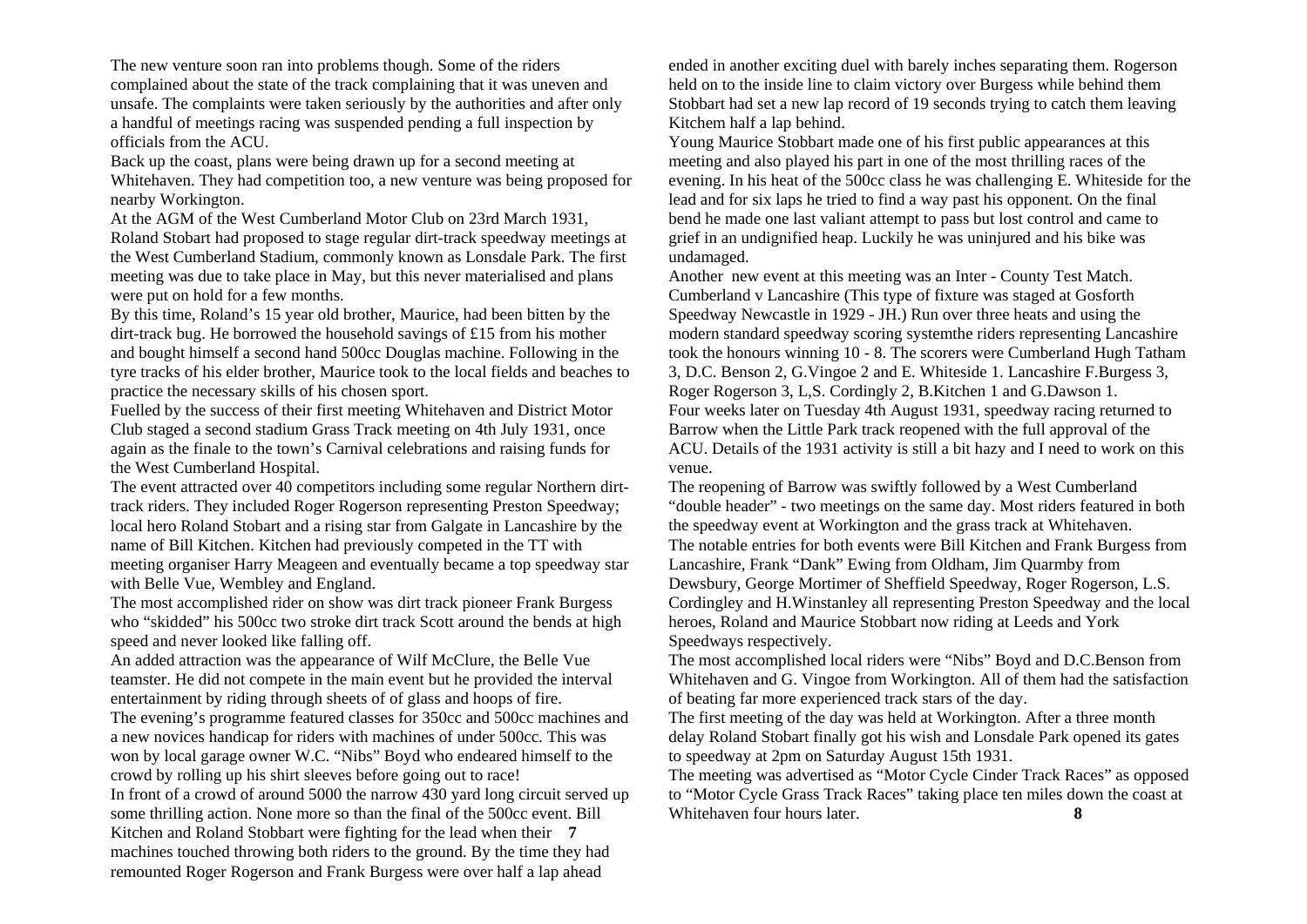The 439 yard banked track at Workington was very narrow, similar in width to the grass circuit at Whitehaven, but the crowd of around 2000 were still treated to some superb racing.

A total of 32 riders appeared in that historic first meeting at Lonsdale Park with George Mortimer of Sheffield winning both the scratch and handicap events.The scratch final was won in a time of 80.0 seconds from Bill Nichol. The handicap runner up was Bill Kitchen. There was also a special Best Pairs match race featuring Maurice and Roland Stobbart versus Frank Burgess and Mortimer. The local lads emerged as winners inflicting the only defeat of the day on the Sheffield rider.

Whilst the racing was a success, it turned out to be a financial disaster for the promoters and, even though meetings had been planned to run throughout the remainder of the season on every other Saturday, no further speedway meetings were staged at Lonsdale Park in 1931.

Immediately after the speedway at Workington the riders and spectators headed for Whitehaven where the local club retained the formula of the successful meeting of July. The meeting included an Inter County Test Match which Cumberland / Westmorland drew 12 all with Lancashire. Roland Stobbart top scored for the first named with 5 and he was supported by Bill Nichol 4, Hugh Tatham 2, Jim Fewster 1 while D.C. Benson and Maurice Stobbart failed to score. Maurice was excluded for "ungentlemanly conduct" after bringing down G. Dawson of Lancashire. Lancs scorers were Mortimer 5, Kitchen 3, Burgess 2, C.Wearing 2, Dawson 1 and H. Lawton failed to score.

The match had been scheduled to run over three heats but at the end of the third heat the scores stood at 9 all. A run off was hastily arranged and this was won by Mortimer from Roland Stobbart and Nicholl with Bill Kitchen at the back.

Despite the billing of "Event of the Year" and "The Greatest Exhibition seen in the North of England", the racing did not live up to the hype.

Local garage owner "Nibbs" Boyd got the crowd to their feet by riding his 350cc Cotton to heat wins in two classes. The day, however, belonged to Bill Kitchen who won both the 350cc and 500cc finals. In the latter he was gifted the win as Mortimer suffered bike failure 20 yards from the line.

Kitchen was billed as a TT rider and track record holder at Scale Hall Speedway, Lancaster, another grass track venue.

A third, and what was to be the last, grass track meeting was staged at Whitehaven in 1931.

In May 1932 it was announced that speedway would return to Lonsdale Park under the auspices of a new promotion, The Border Sports Club. At the request of the ACU the shape of the track was altered and a new safety fence erected. The "new look" track was opened by the Mayor of Workington on 14th May 1932. **9** 

The attractive 22 race programme included The Golden Gauntlets Handicap and the Golden Helmet Scratch events. Once again the 439 yard circuit provided some thrilling entertainment for the 3000 spectators which ended with G.Goodall of Preston Speedway winning the handicap from Bill Kitchen and a popular victory for Roland Stobbart over George Mortimer in the scratch race final. Stobbart equalled the new track record of 82.6 in that race which had been established by Mortimer earlier in the meeting. The first "victim" of the new wider track was Jack Tye of Preston. Tye had established a new flying lap record of 19 seconds in the first heat but crashed in his next race and was run over by Mortimer who could not avoid him. Tye suffered a broken collar bone and was joined in hospital by his team secretary, Dudley Prior, who was run down by another rider as he was trying to assist another fallen rider.

Throughout the summer, regular fortnightly speedway meetings were held at Lonsdale Park culminating in the Lonsdale Park Track Championship on Saturday 27th August. The main event was won by an Australian Vic Cterctko with Liverpool's Peter Waterhouse second and Dick Hayman in third place.

Sheffield's George Mortimer, who had become a regular visitor to West Cumberland won both the supporting events, the Golden Armlet and the Flying Nine.

Other notable competitors who raced at Lonsdale Park in 1932 were Eric Airey from Belle Vue, Ted Shepherdson, Ron Thompson and Billy Yates of Preston. A fully recovered Jack Tye of Preston also raced regularly. Even though speedway had been successful at both Workington and Barrow's Little Park in 1932, neither venue opened in 1933. In fact it was to be another five years before speedway would return to the Region we now know as Cumbria.

During this quiet period, local interest centred on three local riders who were making a name for themselves on the national speedway scene.

 After a couple of storming seasons in the English Dirt Track League and the Northern League, Barrow's Frank Charles settled down as a steady and reliable reserve at Belle Vue. The turning point in his career came in 1933 when he was a surprise winner of the Wembley Track Championships, breaking the track record in the process. He eventually joined the mighty Wembley Lions in 1935 for a then record fee of £1,000. He became almost unbeatable at one stage going for 36 races undefeated. He finished the season as the Wembley Gold Cup Champion and Wembley Grand Prix Champion. The latter even carried a prize of a brand new Martin / JAP speedway machine.

The ultimate accolade came when he was crowned winner of the 1935 Star Championship, which was the forerunner of the World Championship, **10**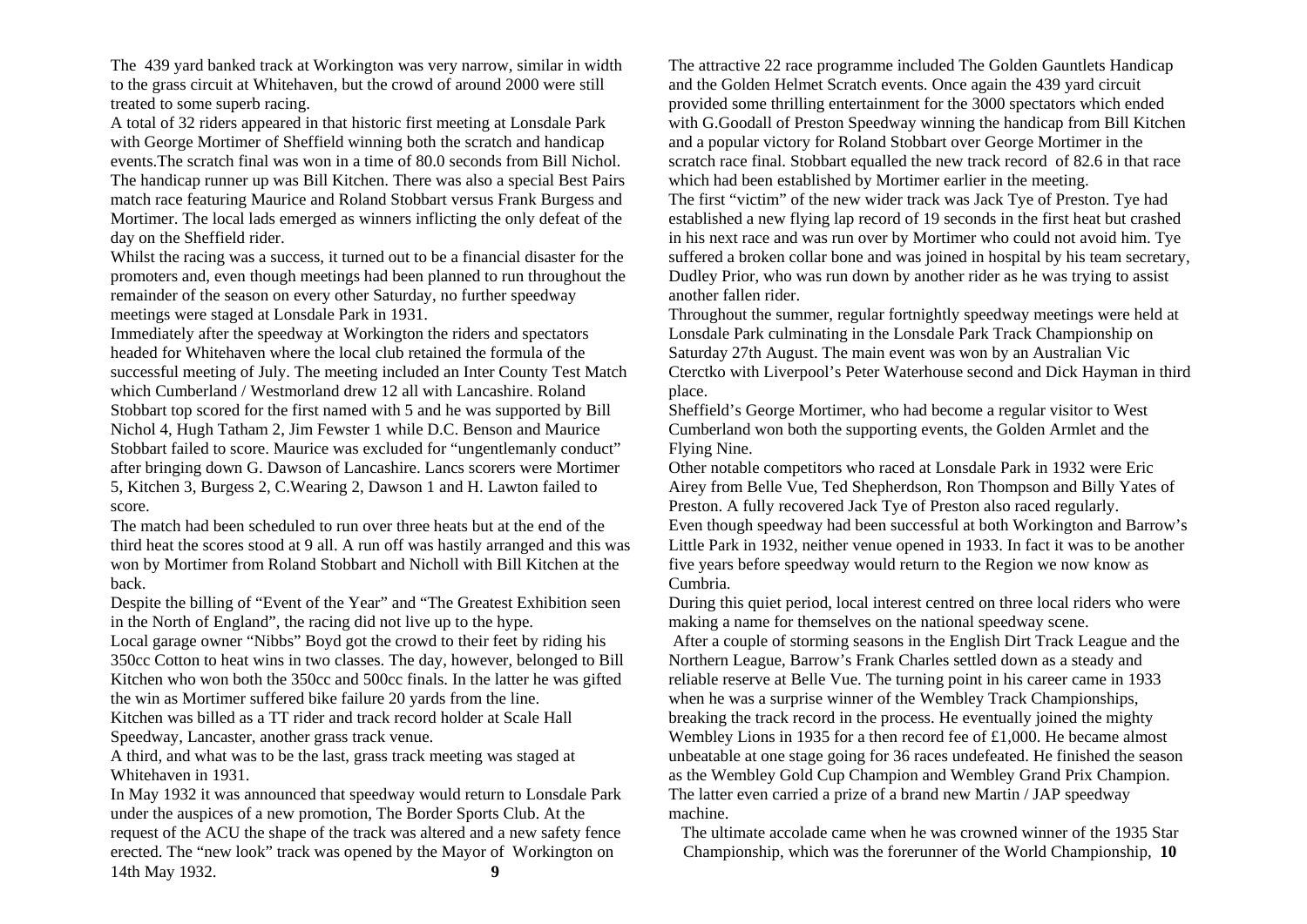which he won thanks to an immaculate 15 point, five ride maximum. It was no wonder that the national press referred to him as "The Greatest Speedway Rider of the Year."

The 1936 season was just as successful. He represented England at the highest level and set a record by scoring 69 points in five test matches against Australia including a perfect six point maximum at New Cross. Charles made 21 full appearances for England during his short career scoring a total of 179 points.

Frank Charles made it to the very first World Final on 10th September 1936 winning the first heat and setting a new Wembley track record in the process. At the end of the night Charles had not won nor made it to the rostrum but his joint fourth place with Cordy Milne was a great show nonetheless. Frank retired from racing in 1938 to concentrate on his other love -gliding. He took up a position as an instructor with the Air Defence Corps back in Barrow

but missed the roar of the racing machines so much that he re-signed for Wembley in June 1939 making his debut against Wimbledon on June 15th. Sadly Frank did not see the end of the season as he was killed in a gliding accident at the British Championships in Derbyshire.

Another Cumbrian, Roland Stobbart, had put in some blistering performances on the Northern grass and dirt tracks which earned him regular outings at Newcastle, Preston and Barrow. He joined Leeds in 1931 and rode in their Northern League side. He caught the eye of then West Ham promoter Johnnie Hoskins, who signed him to ride for the Hammers in 1932.

The younger Stobbart, Maurice, wasn't short of success either. He honed his skills riding on Northern grass and dirt circuits appearing at Preston and York in 1931. Maurice moved down to London in 1933 as member of the Wembley set up but he did not pull up any trees. He retired at the end of 1933. In 1937 Roland Stobbart joined Provincial League Bristol and began to expand his involvement on the other side of the fence as a promoter. The elder Stobart's first venture was to re-intoduce speedway to his home track at Lonsdale Park which now had become a greyhound stadium. A new 459 yard shale track was laid in conjunction with the stadium owners and a series of fortnightly meetings were arranged for the duration of the summer. The first meeting took place on Saturday 24th April. The meeting line up featured some well known Northern speedway riders including Stan and Oliver Hart from Liverpool, Jack Hargeaves from Leeds and George Greenwood from Huddersfield, the Wembley star. To add a bit of local interest he managed to tempt his younger brother out of retirement. Maurice showed that he was not a spent force as he raced and beat men **11** 

matches at Middlesbrough, Sheffield, Newcastle, Wigan and Fleetwood such as Wilf Plant, Bill Desmond, Norman Hargreaves, Sam Marsland and George Pepper during the season.

The Stobbart brothers ventured into Scotland and made an attempt at introducing "Cinder Racing" at Dam Park in Ayr. The first meeting was held on 19th July and a second meeting was staged on 18th August. The second featured a match between teams representing Workington and Lancaster. There is no evidence of any other meetings or ventures in Scotland. The 1937 season in Cumbria finished on Saturday 18th September with another Cumberland double meetings scenario.

Against some heavy local opposition the Stobarts gained permission to build a track at Moorville Park, Kingmoor in the northern part of Carlisle. The Carlisle meeting started at 2pm in the afternoon and featured individual and handicap events. A crowd of 500 turned up and the venue probably made a heavy loss. For whatever reason no other events were staged at Moorville and the track site was redeveloped for housing sometime in the 1960s or 1970s. Many of the riders, and possibly some keener fans in the area, moved down to Workington in the evening for a meeting at Lonsdale Park.

The 1938 season saw the enterprising brothers continue to promote on alternate Saturdays at Lonsdale Park but supplement their income with regular outings for the Newcastle Diamonds. The riders taking part at Workington often included Newcastle team mates including Canadian George Pepper. Despite the upsurge in interest in speedway elsewhere the Workington venue did not open for 1939 and speedway passed Cumbria by until the 1970s. The revival took place at Derwent Park in Workington in 1970. Holker Street stadium reopened in 1972 and this continued, firstly as an open venue, then as league track until the end of 1974. A new venue was constructed at Park Road in Barrow and the tiny venue struggled as both a league and non-league venue in the late 1970s.

Workington was a great success for a few years, stuttered for a few years as non-league venue, had a abortive attempt to give Glasgow Tigers a home in 1987, then died.

Much to many people's surprise Workington Comets were revived in 1999 and at time of writing is one of the real success stories in speedway. There is also word of a training track under construction in the Workington area which may foster local talent to match the stars Cumbria has produced in the past. Cumbria has an interesting speedway pedigree. Long may it flourish and maybe grow a little too.

**All the news from the tracks in the Speedway Star every week. 12**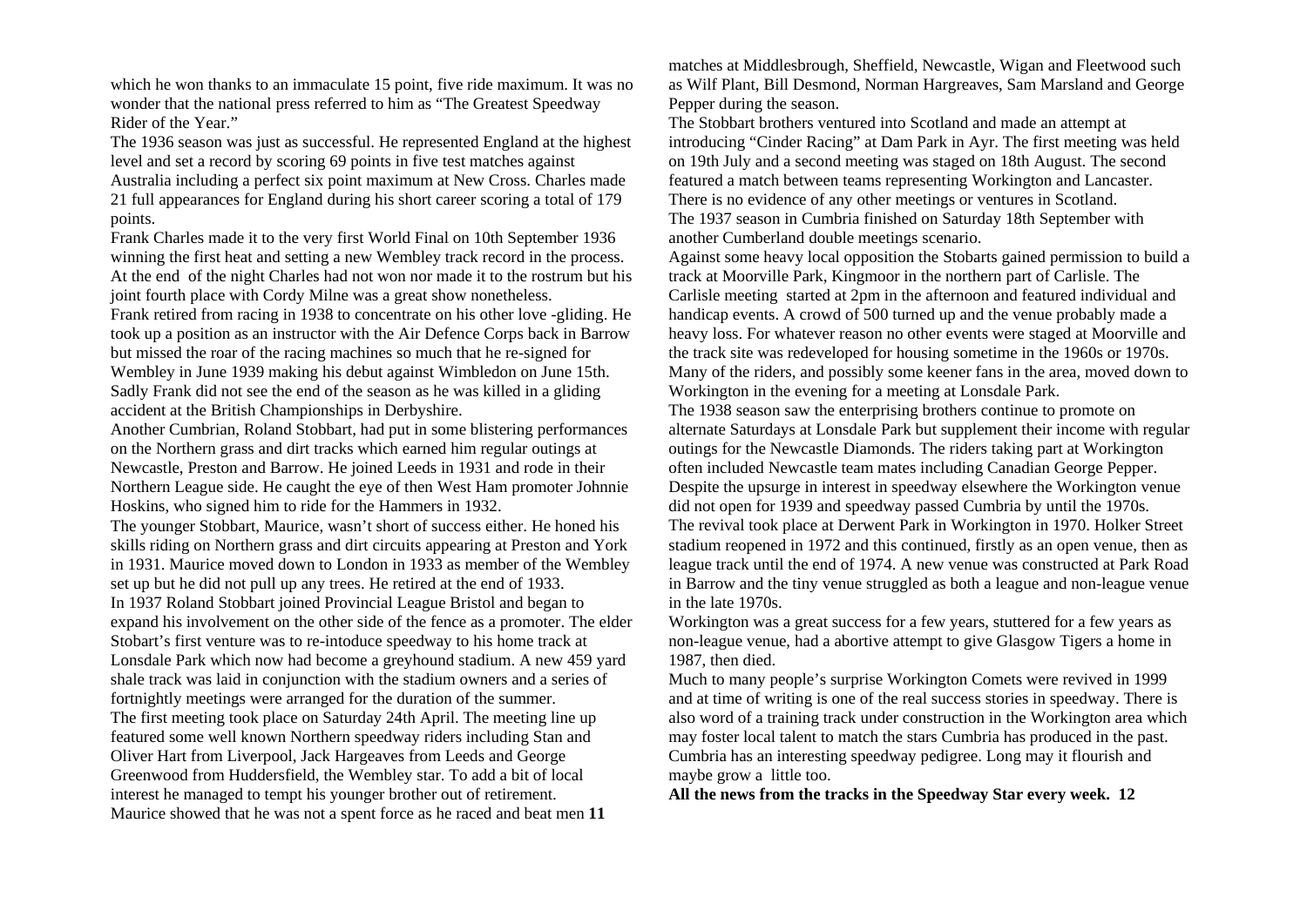### **Can You Help ?**

**Graham Johnston**, 5 The Spinney, Tarleton, Preston, PR4 6DT 01772 816342 is researching the life of his father, Francis (Frank) Johnston, who he understands rode at Lea Bridge in the late 1920s. Graham is seeking any information to confirm this was the case and would appreciate if anyone who has Lea Bridge programmes could help confirm this.

(We have information from Rodney Silk that local newspapers covering Lea Bridge are in the Vestry House Museum in Walthamstow.)

**Jim Henry** (Joint Editor) is looking for Motherwell 1950 heat details. 14.7 v Newcastle (Second half only=SHO); 28.7. v North of England (SHO); 4.8.v The Rest (SHO); 18.8 v Sheffield; 8.9.v Edinburgh (SHO); 15.9. v Scottish Select; 22.9. Best Pairs.

**Roger Hulbert**, 6 The Garth, First Lane, Anlaby, Hull, HU10 6UY 01482 648240 is seeking people with collections of programmes 1947 - 49; 1971- 1981 and 1995 to date who can help him compile detailed heat results for matches versus Hull. He is particularly looking for contacts for Arena Essex, Barrow, Berwick, Boston, Bradford, Crewe, Ellesmere Port, Hackney, Halifax, King's Lynn, Newport, Oxford, Scunthorpe, Sheffield and Wimbledon.

**Jim Henry** wonders if anyone has any information about a film called "There" is another Sun" mentioned in the Speedway Gazette of 15.12.1951. **Graeme Frost**, 8 Strathbogie Avenue, FINDON, South Australia 5023, is looking for information on the death of Bruce McCullum who died during the British winter of 1931/32. He is seeking the date of death. Graeme is also looking for the date of death of Noel Johnson killed in a track crash at Plymouth in August 1931. He is also looking for information on the real names and origins of two Aussie Pioneers Digger Pugh and Brisbane Smith who raced in the UK in 1928. Graeme is also interested in Wembley Aussie Jack Jackson (father of Gerry Jackson, Rayleigh and Wimbledon.) Graeme has been trying to find out information about Aussie Jack Jackson. Jack was a Wembley rider in the pioneer days and was father of Gerry Jackson who rode for Rayleigh and Wimbledon.

In addition Graeme is seeking information on the following magazines: Dates of all copies of the Speedway News Winter Bulletins?

Was issue No.30 dated 23.10.1931 the last issue of Speedway News for 31? Dates, volume and issue numbers of all issues of Speedway Express (Circa 1932); Speedway and Sports Gazette (circa 1933,1933); Tom Stenner Speedway Magazine (circa 1935,36); Southern Speedway Magazine (circa 1937); Speedway (circa 1938).

**M.E. Gardner**, 65 Lindley Street, Norwich, NR1 2HF 0161 832 1544 is seeking Norwich points scorers heat by heat plus bonus points for away **13**  1946, 1947, 1948 plus Fleetwood 16.8.1950; Wembley (at Wimbledon) 9.4.1953 and Exeter 13.9.1954.

**Alan Robertson**, 28 Riverside, Salford, Lancashire, M7 1PP is seeking points scorers for the following meetings: 1952 - 12.4 Swindon v Long (L)Eaton; 21.6 Rayleigh v L Eaton 2.7 Aldershot v L Eaton; 10.7 L Eaton v Rayleigh. 1953 - 4.6 Yarmouth v Liverpool; 17.4 Plymouth v Cardiff; 21.5 Cardiff v Exeter. 1955 Scorers for all eight Ringwood Southern Area League matches. **Eric Watson**, 43 Hammonds Green, Totton, Southampton, SO40 3HU 023 80871561 is seeking match reports / heat details for Southampton matches in 1929. 15.5. at Lea Bridge (Score 26 - 16); 8.6 at Perry Barr (Birmingham) (17 - 25); 5.7 at White City, London (29 - 33); 11.7 at Wembley (22 - 40); 15.7 at Wimbledon (26 - 37); 22.8 at West Ham (31 - 32) and 14.9 at Harringay (37 - 26).

**Vic Butcher**, 7 Derwent Close, Tangmere, Chichester, PO20 6FQ 01243 532819 is looking for details of the Stamford Bridge v Southampton match 31,7.1929. Wants to check result reported usually as 39 - 24 but detailed as 38 - 28 in a Southampton programme. Vic things there is confusion about heat 5 when both Stamford Bridge riders fell.

**Jack Williams**, Centre for Social Science, Liverpool John Moores University, Cotton Campus, 15/21 Webster St., Liverpool, L3 2ET 0151 231 4064 is looking for a loan of Once A Jolly Swagman. Did anyone take a tape of the film which was shown on Channel 4 a few years ago?

**Robert Miller**, 3 Waverley Close, Lordswood, Chatham, Kent, ME5 8UQ 01634 200526 is looking for details of the Lydd / Romney Falcons matches held in 2000.

**Edward Morgan**, 18 Normanby Road, Bristol, B55 0LA 0117 9393715 is seeking heat details for the Star Riders Championships. He is also seeking details of the top three averages from 1957 - 1964.

**Philip Pike**, Arthur House Tai Arthur, Penisarwaen, Caernarfon, Gwynedd, LL55 3PN 01286 870213 is looking for heat details for the following meetings in 1947: Odsal 14.6 v New Cross; 26.7 v West Ham. Wembley 10.7 v Harringay; 9.10 v Odsal; 16.10 v Belle Vue. Harringay 16.9 v Wembley; 23.9 v Odsal. Wigan 2.8 v Sheffield; 9.8 v Birmingham; 16.8 v Middlesbrough. Norwich Date ? v Sheffield (47 - 36 League); 22.5 v Birmingham. Birmingham 20.8 v Norwich 56 - 40. Wigan 16.8 v Middlesbrough. Middlesbrough Date ? v Wigan (70 - 26 British Speedway Cup). Philip is interested in compiling the details of theThird Division of 1947

and wonders if anyone can help. (**Hugh Vass** is working on compiling details of 1947, as well as 1938, 1939 and 1946.)

**Rodney Silk**, 20 Home Meadows, Billericay, CM12 9HQ Phone / Fax 01277 654244 wonders about the correct name of a pioneer rider he has seen mentioned in different sources as Blos Blomfield and as Blos **14**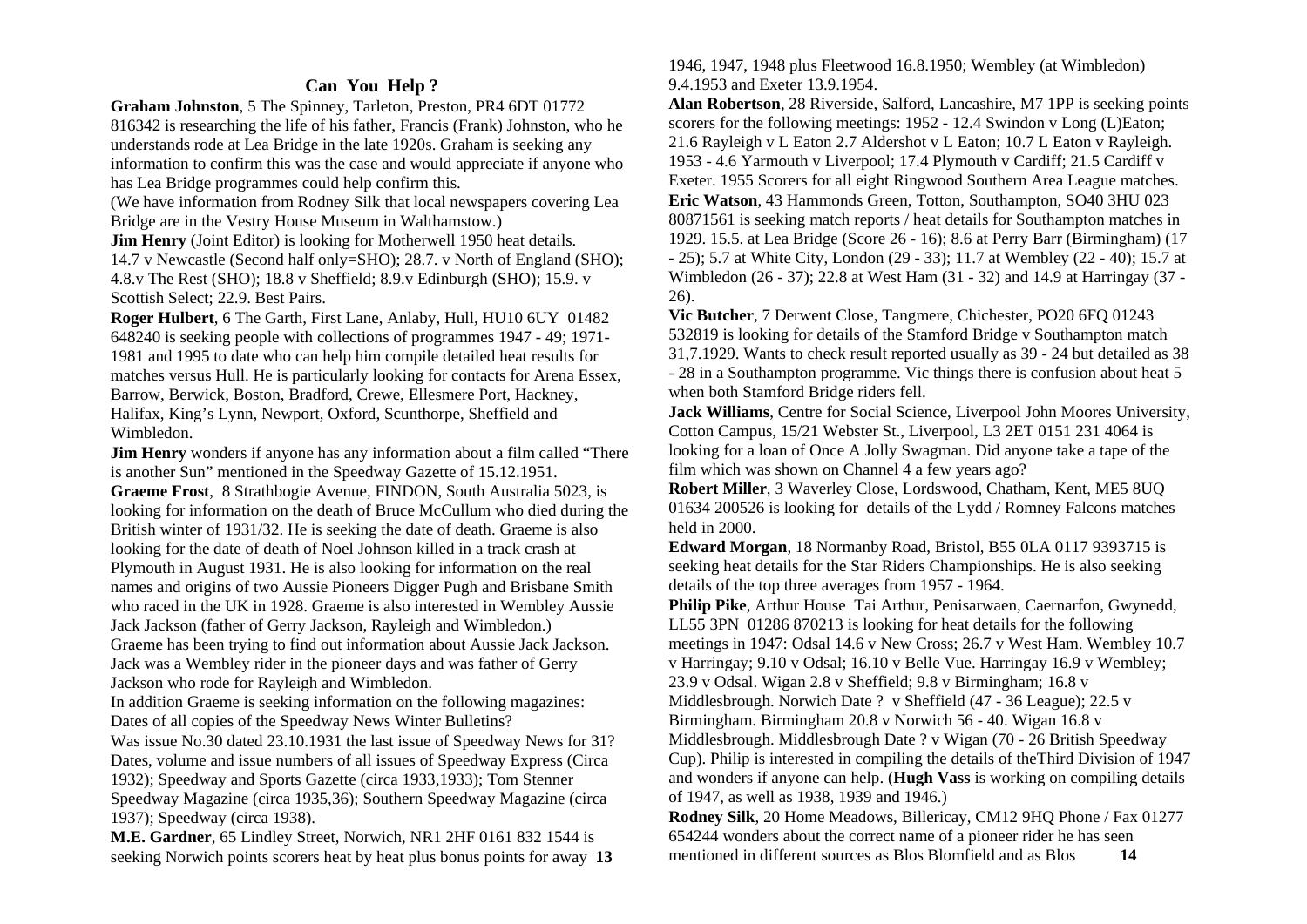Bromfield.

**Don Gray**, Old Orchard, High Street, Waterbeach, Cambridgeshire, CB5 9JU 01223 862279 wonders about the colours and logos of pre war teams. He is keen to know the colours of the early High Beech teams. Don knows they were quarters and thinks they were possibly red and blue or could they have been light and dark green.

**David Hartley**, 26 Haugh End Lane, Sowerby Bridge, West Yorkshire HX6 3BJ 01422 839933 is looking for heat details of the 1981 Second Division Riders' Championship.

**Rob Martin**, 23 Westfield Avenue, Wilston, Leicester, LE18 1HY 0116 2101850 wants to compile information about the World Championship including full details of the continental qualifying meetings. Rob wonders if anyone else is working on this, how far they have reached and if he could work with anyone on the exercise.

#### **Incoming Information**

**Trevor James** advises that the riders featured on the cigarette cards were 402: Jack Parker; 406 does not exist; 407: Wilf Jay; 413: Buck Ryan; 417: Malcolm Craven; 419: Dent Oliver and 426: Norman Parker. Series One was 400 - 449 and Series Two was 50(471) to 65 (486).

**Norman Jacobs** states the information re Max Pearce was contained in an extract from the Yarmouth Mercury. Norman assumes this information to be correct but if anyone else can chip in then so be it. The list in The Speedway Researcher Vol2 No. 4 which was originally drawn up, by Colin Clarke. **Roger Hulbert** of Hull suggests that we might try to compile a list of Local Studies Libraries where newspapers are held. **Editors -**We intend to publish information contained in the Newsplan series of books compiled by the British Library which records local newspaper holdings . Local libraries should be able to tell you a bit more about Newsplan and maybe supply or obtain copies for you. The list of newspapers will be completed soon with a list of London and Scottish Newspapers.

Peter Jackson, sends us an extract from the Wimbledon v Harringay match programme of Monday 27th September 1937 when 22 year old Wimbledon rider Reg (Roy Clarence) Vigor was involved in his fatal accident in heat 2. Peter also includes an extract from the Speedway News which carries Vigor's obituary and meeting report. The date of death was Thursday 30th September 1937.

**Bryan Tungate**, writes to tell us that, according to Stenners Annual, Peter "Gundy" Harris was a nephew of Bluey Wilkinson. Bryan also advises that the incident when the lights failed during a race happened at Stanley Stadium, Liverpool on October 17 1949. Riders in the race when the **15** 

lights went out were Lansdale, Gray, Allott and Serruirer. Lansdale dived onto the centre green and curled up as small as possible. Allott guided himself to a rest near the fence using the rows of lighted cigarette ends while the other two negotiated the bend before coming to a halt. Litchfield Supporters Club was a branch of Coventry Supporters Club. Finally, Bryan thinks New Cross fielded a South African called Keith Harvey who was reputed to be 51 years old at that time.

**Graeme Frost** from Findon, South Australia sends us in a lot of interesting items. Firstly he sends a pay sheet for Arne Hansen from Southampton Speedway in September 1930. Arne was on a retainer of £5 per week and received appearance money of £7 per meeting. Team match points money of £0.75 per point and Match Race win money of £5 and second place money of £3. Insurance was 17.5p per meeting.

Graeme also sends in the sheet music for a song called Speedway Racing for Me written by John S. Hoskins with music by Violet Duval. As well as the song the sheet carries war cries for Wembley, West Ham, Wimbledon, Crystal Palace and Stamford Bridge. The song is copyrighted in 1932.

Short Schirmer was Alvin Bruce Schirmer, not surprisingly called Bruce before he was called Shorty. (Did anyone ask Titch Read his real name at the Ipswich Reunion Meeting recently ?)

For rider number compilers Graeme advises that L.O. (Les) Bellamy who rode as No. 1 at Stamford Bridge in 1928 was Dick Bellamy who rode as No. 97 there in 1929. Source The Champion magazine 8.6.29 p 472.

Finally Graeme passes on information about J. A. McDonald, a High Beech pioneer of 1928 who was killed in a TT event in June 1935.

**Glynn Shailes** confirms that there was a programme for the Norwich v Southampton match staged at Ipswich on 24th March 1951. The programme was completed and shows that four races were staged before the match was abandoned due to heavy rain.

**Alex Broadhurst**, sends us a copy of the item from The Automotor Journal which tells of James "Indian" Allan receiving his fatal injury in heat 2 of the Belle Vue v Wembley match on Wednesday 9th September 1931 and of the abandonment of the Belle Vue v Leeds meeting on the evening of 12th September when news of the death arrived at the Aces track.

**Adrian Pavey** tells us of a "dirt track style" motorcycle race held at Workington's Lonsdale Park in September 1929. The race was featured as part of a motorcycle gymkhana and used the cycle track surrounding the football pitch.

Adrian also advises that the first season of speedway at Barrow Holker Street in 1930 which started on 21st June ended in July to allow for re-turfing of the football pitch.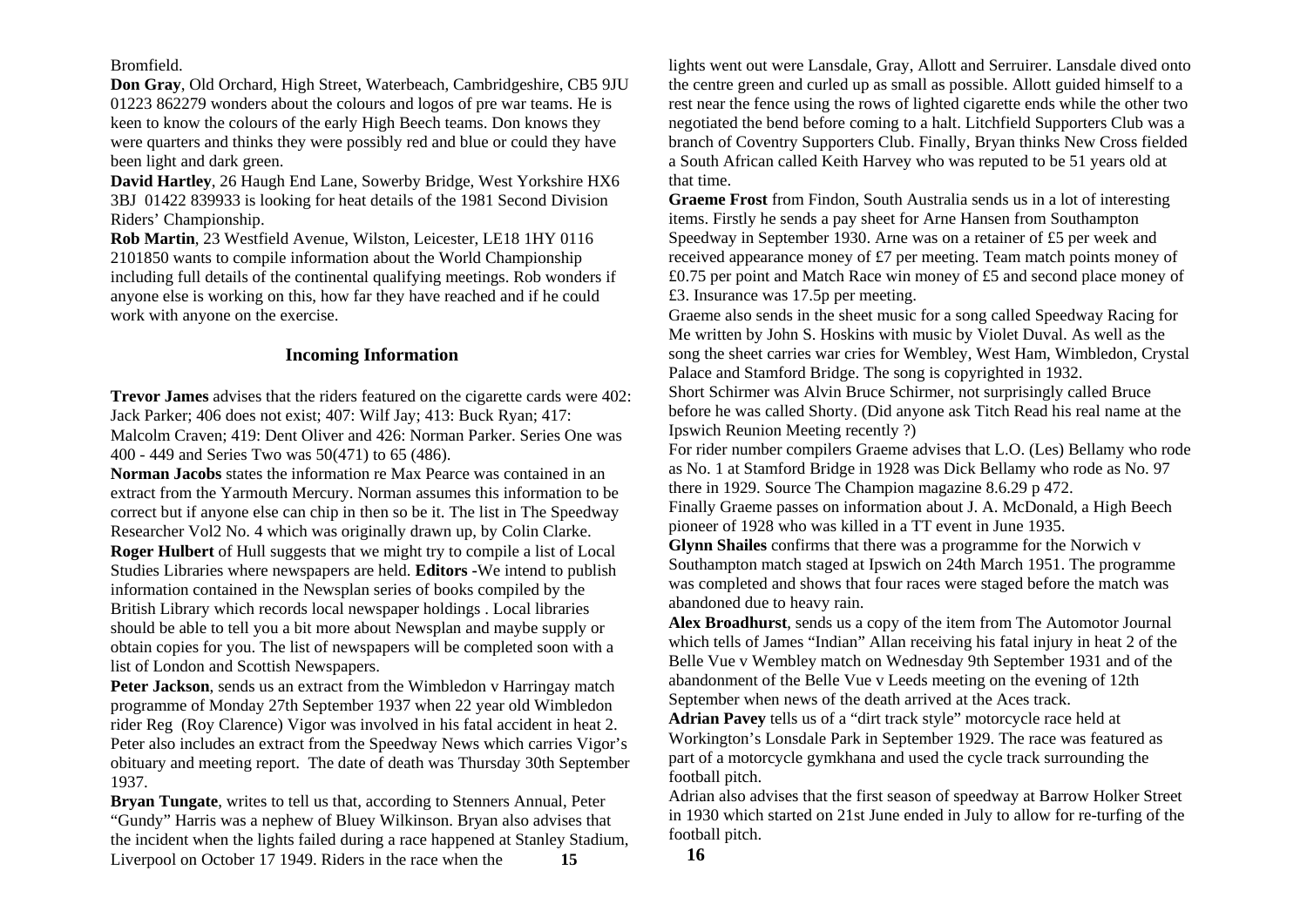#### **THE STYLES OF THE EARLY RIDERS**

For a different "slant" on things we print this article by **Don Gray**. Researchers, particularly those who have not yet advanced beyond middle age, are, no doubt, fully aware of the names and appearance of the pioneer riders as depicted in the literature and photographs of the period. But what did they look like in action? Very few decent cine films exist of actual racing which took place in the pre-war and immediate post war era. I was fortunate to see the majority of the lads, albeit principally on the wide open spaces of the West Ham track where individual styles varied greatly. For sheer spectacle nothing could beat the skills and artistry of the leg trailers, a style which all the pioneer riders emulated at the start of their careers. However, a few found that they could maintain better control with the foot kept close to the side in a semi-trail or even thrust right forward. It eventually became clear that those adopting the latter techniques were more successful in the long run.

For what it is worth this is how I remember some of them.

To my mind the greatest and most spectacular leg trailer was Oliver Hart. The finest exponent of the art was Harold "Tiger" Stevenson, closely followed by Colin Watson, Billy Lamont, Wal Phillips, Wally "Nobby" Key, Tom Farndon, George Newton and Phil Bishop (when he could stay on long enough to finish a race).

The foregoing were all top names in their prime years. There were many others who were just as thrilling to watch but never made star billing, lads like Bert Spencer, Bob Lovell, Dick Harris, Bill Clibbett, Ernie Evans and one of the American touring team of the mid-thirties, Manuel Trujillo.

The most successful exponents of the foot forward style were Harry "Ginger" Lees and the wizard of the white line, Tommy Croombs. Some adopted riding styles which were quite ungainly whilst others made riding look so simple with a relaxed serenity.

Cyril "Squib" Burton trailed his leg and appeared to stab his left toes vertically downwards into the cinders. Horatio "Broncho" Wilson of Wembley went further by turning his left foot inwards towards his back wheel. Burton suffered many broken legs during his career whilst Wilson was killed in a track accident in his second year of racing.

Two riders had a style that was unique. Tommy Croombs rode with his left knee close into the side of his fuel tank whilst his left foot was planted well out to his side. With his hunched stance he appeared like a little knock - kneed goblin stuck firmly to the white line. Arthur Warwick on the other hand was a tall chap but he favoured a cut down frame with his saddle set very low. He was a leg trailer and gave the appearance of riding around with **17**  his left knee in the dirt as well as his foot.

Some riders adopted very awkward looking styles appearing uncertain as to where to place their left legs. I particularly noticed this with Charlie Spinks and the pre-war Norman Parker. Others like Ron Johnson and Wal Morton changed from leg trail pre-war to foot forward after the war. Bob Harrison negotiated the bends standing up, leaning forward with his left leg in a half trail. Morian Hansen also stood to negotiate the bends but with his left leg foot forward. It was fascinating to see his back wheel and saddle bumping up and down whilst his body remained rigid. Max Grosskreutz also rode out of the saddle whilst half leg trailing. At West Ham he always seemed to head for the apex of the first bend well ahead of his opponents but had lost his advantage by the time the back straight was reached. Wally Lloyd also headed flat out for the fence at the apex of the bends, then shut off momentarily before opening up again. Len Parker, the west country favourite was the last rider of note to keep faith with the Douglas Dirt Track machine until he retired at the end of the 1932 season, a machine that had to be ridden leg trailing in the cinders. Les Wotton sometimes favoured handlebars which pointed vertically downwards long after the majority had changed to the traditional shape. Malcolm Craven used very short straight handlebars and I wondered how on earth he could get the purchase necessary to control the bike. My most humorous memory is of a league match at New Cross around 1951 when the visiting team were the Wembley Lions. One of the visitors was Jimmy Gooch. He would take the bends with exaggerated body movements with his head shaking from side to side as he wrestled his machine round the bends. I still savour the moment when a loud cockney voice from the crowd behind me shouted "Look 'ow 'e nods 'ees ol' nut." Great memories of great days and great characters. (Don's article made me think of the stylists I've seen - The Armchair Stylist -

Geoff Penniket, the crouching styles of Cliff Cox and Mike Broadbanks, the spear-like left leg of Ray "The Portly Potter" Harris and wild style of Brett Saunders when miles ahead. Maybe not the same memories Don, but I'm sure your article will start others thinking of their favourite stylists. Jim Henry.)

#### **AN A - Z LIST OF SPEEDWAY PUBLICATIONS**

We continue with **Graham Fraser**'s list of publications on speedway. If you have any details of any omissions, please let us know.

| Title                                         | Author               | Year  |
|-----------------------------------------------|----------------------|-------|
| British Speedway Handbook 1967                | Dave Stevens         | -1967 |
| British Speedway Handbook 1968                | Dave Stevens         | -1968 |
| British Speedway Handbook 1969                | Dave Stevens         | -1969 |
| Crystal Palace Speedway: Thrills & Spills 20s | Lionel Crossley 1986 |       |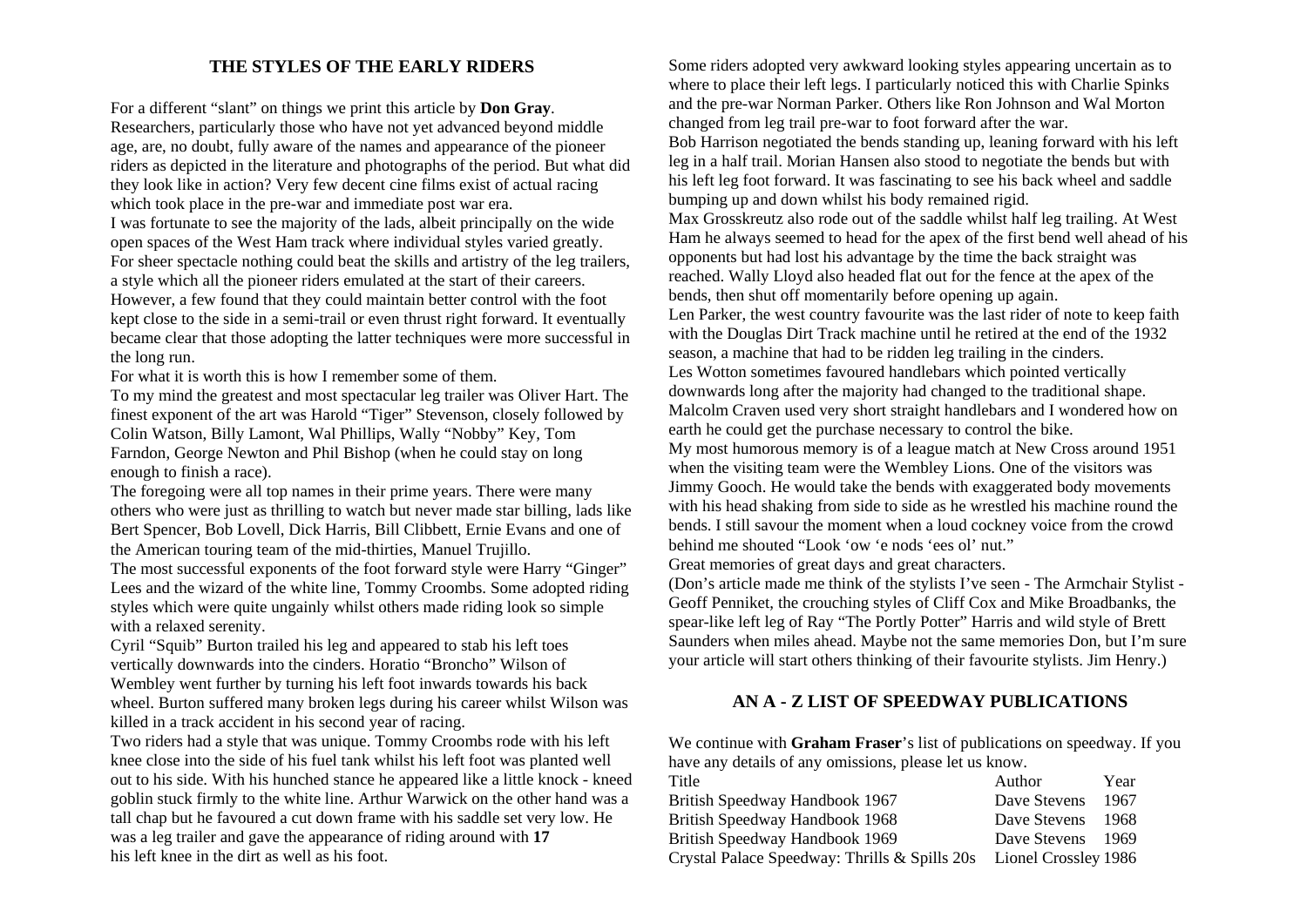| British Speedway Leagues 1946 - 1964 Peter Morrish                   |                       | 1984 |  |  |  |  |  |
|----------------------------------------------------------------------|-----------------------|------|--|--|--|--|--|
| <b>British Speedway Track Directory</b>                              |                       | 1981 |  |  |  |  |  |
| British Speedway's Who's Who 1999                                    | <b>Peter Oakes</b>    | 1999 |  |  |  |  |  |
| British Speedway Yearbook 1975                                       | Alan Robertson        | 2001 |  |  |  |  |  |
| <b>Broadside to Fame</b>                                             | <b>Leonard Sandys</b> | 1948 |  |  |  |  |  |
| <b>Brooklands Story Romford Speedway</b>                             | <b>Ed Peter Oakes</b> | 1970 |  |  |  |  |  |
| California Speedway 97                                               | Gary Roberts (USA)    | 1997 |  |  |  |  |  |
| Canterbury Speedway Handbook                                         | Canterbury Speedway   | 1975 |  |  |  |  |  |
| Carl Glover: The Official Story Bowens Gent Advertising              |                       | 1975 |  |  |  |  |  |
| Century Mortgages (EdinburghMonarchs Handbook 1999FOES               |                       | 1999 |  |  |  |  |  |
| Champ: Eric Gunderson Story                                          | Lawrence Rogers       | 1985 |  |  |  |  |  |
| Champions (Profile of West Country                                   |                       |      |  |  |  |  |  |
| (Motor cycle champions)                                              | Jeremy Jackson        | 1996 |  |  |  |  |  |
| Champions Take 2                                                     | Jeremy Jackson        | 1997 |  |  |  |  |  |
| Champions All - The Record of a                                      |                       |      |  |  |  |  |  |
| <b>Great Achievement</b>                                             | Ed Frank N Taylor     | 1963 |  |  |  |  |  |
| Champions Book of Speedway                                           | <b>Richard Bott</b>   | 1970 |  |  |  |  |  |
| Champions Book of Speedway No 2                                      | <b>Richard Bott</b>   | 1971 |  |  |  |  |  |
| Champions Book of Speedway No 3                                      | <b>Richard Bott</b>   | 1972 |  |  |  |  |  |
| Champions Book of Speedway No 4                                      | <b>Richard Bott</b>   | 1973 |  |  |  |  |  |
| Champions Book of Speedway No 5                                      | <b>Richrad Bott</b>   | 1974 |  |  |  |  |  |
| Champions Book of Speedway No 6                                      | <b>Richard Bott</b>   | 1975 |  |  |  |  |  |
| Champions Book of Speedway No 7                                      | <b>Richard Bott</b>   | 1976 |  |  |  |  |  |
| <b>Champions: Panthers Fours Victory</b>                             |                       |      |  |  |  |  |  |
| Souvenir Special                                                     | Kevin Goodacre        | 1988 |  |  |  |  |  |
| <b>Cinder Aces</b>                                                   | Pub: Hamilton & Co    | 1948 |  |  |  |  |  |
| <b>Coming Speedway Stars</b>                                         | John Wick             | 1948 |  |  |  |  |  |
| Coming Speedway Stars No2                                            | John Wick             | 1949 |  |  |  |  |  |
| Coming Speedway Stars No 3                                           | John Wick             | 1950 |  |  |  |  |  |
| Coming Speedway Stars No 4                                           | John Wick             | 1951 |  |  |  |  |  |
| Coming Speedway Stars No 5                                           | John Wick             | 1952 |  |  |  |  |  |
| Coming Speedway Stars No 6                                           | John Wick             | 1953 |  |  |  |  |  |
| Complete History of The British League Peter Oakes                   |                       | 1991 |  |  |  |  |  |
| Coventry Speedway Jubilee Special (Programme) oventry Speedway1978   |                       |      |  |  |  |  |  |
| Craddocks Speedway Pictorial No 1Pub: Craddock & Craddock 1947       |                       |      |  |  |  |  |  |
| Cradley Heath Speedway Guide 82SeasonDudley/SandwellEveningMail 1982 |                       |      |  |  |  |  |  |
| Cradley Heath Speedway Guide 83SeasonDudley/SandwellEveningMail 1983 |                       |      |  |  |  |  |  |
| Cradley Heath Speedway Guide 84SeasonDudley/SandwellEveningMail 1984 |                       |      |  |  |  |  |  |
| Cradley Heath Speedway Guide 85SeasonDudley/SandwellEveningMail 1985 |                       |      |  |  |  |  |  |
| 19 Crashin' Through (Novel)                                          | <b>John Hoskins</b>   |      |  |  |  |  |  |
|                                                                      |                       |      |  |  |  |  |  |

| Glasgow Tigers 1999 Yearbook   | Ed: Jeff Holmes 1999  |      |
|--------------------------------|-----------------------|------|
| Gollobowie                     | Michal Zurowski (Pol) | 1998 |
| Grasstrack & Speedway          |                       |      |
| Photographic Souvenir          | Ed:A.J. Grimshaw      | 1946 |
| Hackney Speedway Handbook 1966 | Ed: Alec Ford         | 1966 |
| Hackney Speedway Handbook 1972 | Ed: Anthony Hurran    | 1972 |
| Halifax First Annual Bulletin  |                       | 1949 |
| Halifax Second Annual Bulletin |                       | 1950 |
| British Speedway Handbook 1970 | Dave Stevens          | 1970 |
|                                |                       |      |
| Halifax Third Annual Bulletin  |                       | 1951 |
| Halifax Speedway 1928 - 1851   | Terry Warren          | 1966 |
|                                |                       |      |
|                                |                       |      |
|                                |                       |      |

Glasgow Tigers 1998 Yearbook Ed: Jeff Holmes 1999

Daily Mail Speedway Book Roland Davies 1949 Dave Lanning's Speedway Quiz Book Dave Lanning 1979 Day & Mason Speedway Annual Pub: Day & Mason 1981 Diamond Jubilee(1923-83)Speedway Handbook 1983M. Rogers 1983 Dirt Track Favourites 1934 Dirt Track Favourites Pub: Hamilton & Co 1948 Earls Court Claude Langton 1953

Edinburgh Forth AM Monarchs HandbookFOES 2000

Edinburgh Handbook 1969 Edinburgh Monarchs Speedway Handbook 1994 1994 Edinburgh Monarchs Speedway Handbook 1995 1995 Edinburgh Monarchs Handbook 1997 1997 Exciting Speedway SCB 1973 Exeter Speedway Souvenir Ed: Dave Stevens 1963 Exeter Speedway Souvenir Exeter SSC/Still Bros 1947 Exeter Speedway Souvenir 1949 Farringdon Park:Forgotten Pleasures -A Brief History P.Barron 1998 Festival of Speedway Various Various 1979 First Book of British Speedway Lawrence Higgins 1950 First Book of Scottish Speedway Lawrence Higgins 1950 Five Star Speedway Annual 1956 John Wick & Tom Morgan 1956 Five Star Speedway Annual 1957 John Wick & Tom Morgan 1957 Five Star Speedway Annual 1960 John Wick 1960 Five Star Speedway Annual 1963 Cyril J Hart 1963 Focus on Speedway Mike Patrick 1975 Follow Your Star Denbee Publications 1977 Forty Years of Speedway Racing Cyril May 1968 Frank Varey Story (El Diablo Rojo) Victor Peters 1937 George Hunter (Tribute to a Speedway Master) Mike Hunter 1983 Glasgow Tigers - Into the 80s David Thomson and Ian Steel 1980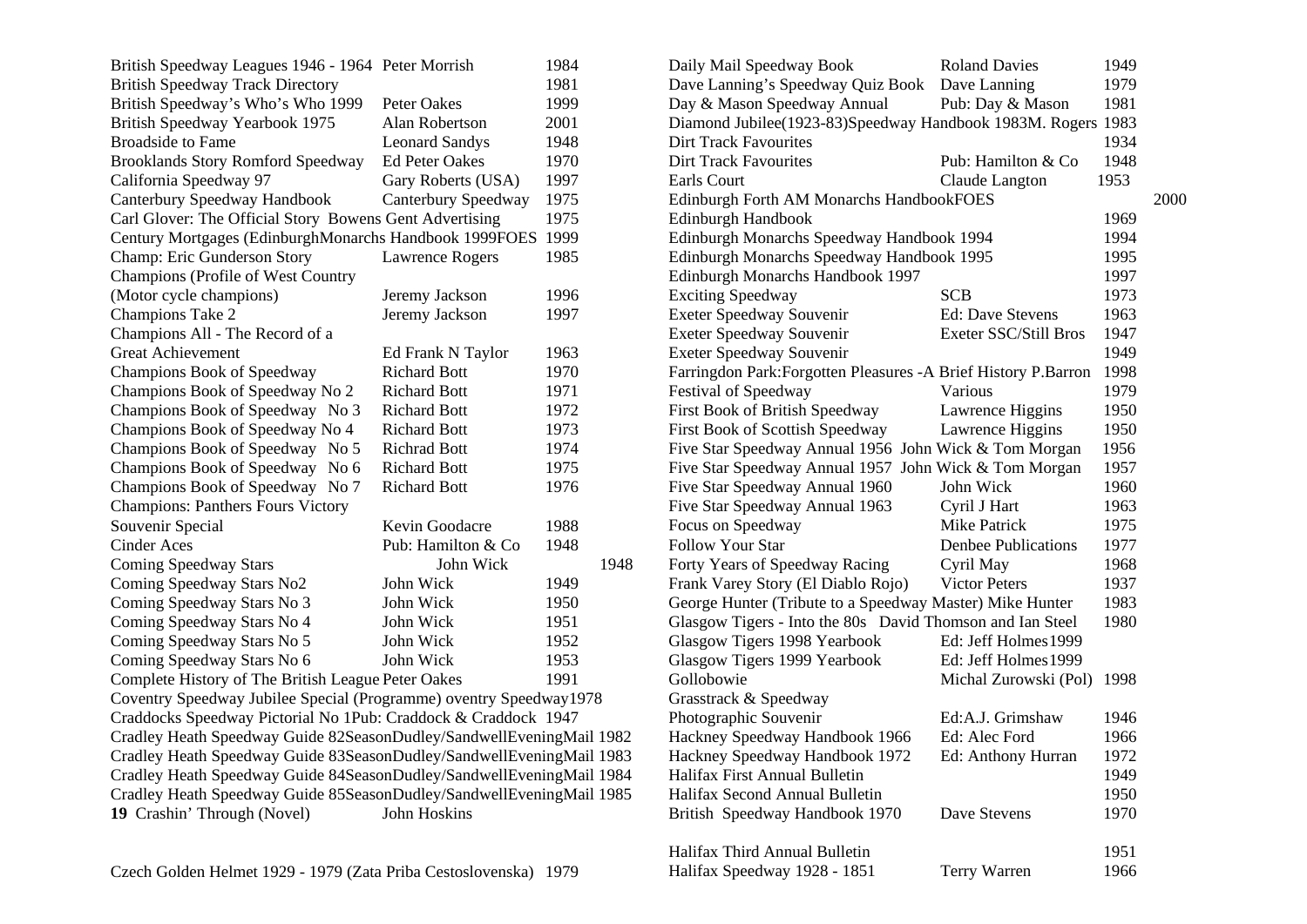| Halifax Speedway Yearbook No.1 1966 Bryan Seery                 |                                                                    |      |  |  |  |  |  |  |
|-----------------------------------------------------------------|--------------------------------------------------------------------|------|--|--|--|--|--|--|
| Hamill & Hancock: World Speedway Champions Gary Roberts         |                                                                    |      |  |  |  |  |  |  |
| Hancock's Heaven - Story of 1997                                |                                                                    |      |  |  |  |  |  |  |
| World Speedway Champion                                         | Ed: Nigel Pearson                                                  | 1998 |  |  |  |  |  |  |
| Handbuck Speedway '80                                           | Christian Kalabis                                                  | 1980 |  |  |  |  |  |  |
| Hans Hall of Fame (Quiz Book)                                   | <b>Gareth Rogers</b>                                               | 1995 |  |  |  |  |  |  |
|                                                                 | Hastings Speedway Souvenir Booklet1948 Pub: Hastings Speedway 1948 |      |  |  |  |  |  |  |
| History of Edinburgh SpeedwayPart 1: The Marine Gardens Years   |                                                                    |      |  |  |  |  |  |  |
| Pub: FOES<br>1998                                               |                                                                    |      |  |  |  |  |  |  |
| <b>History of Ellesmere Port Gunners</b><br><b>Howard Jones</b> |                                                                    |      |  |  |  |  |  |  |
| History of the Hammers<br>Johnnie Hoskins                       |                                                                    |      |  |  |  |  |  |  |
| Hull Angels Handbook                                            |                                                                    | 1948 |  |  |  |  |  |  |
| Hull Speedway: A Track Record + Supplement Roger Hulbert        |                                                                    |      |  |  |  |  |  |  |
| <b>Ice One Bruce</b>                                            | Jeremy Jackson                                                     | 1978 |  |  |  |  |  |  |
| <b>Illustrated History of Speedway</b>                          | <b>Martin Rogers</b>                                               | 1978 |  |  |  |  |  |  |
| In My View                                                      | <b>Martin Rogers</b>                                               | 1988 |  |  |  |  |  |  |
| International Speedway Information Service '84 Bernard Smith    |                                                                    |      |  |  |  |  |  |  |
| International Speedway Information Service '85 Bernard Smith    |                                                                    |      |  |  |  |  |  |  |
| International Speedway Information Service '86 Bernard Smith    |                                                                    |      |  |  |  |  |  |  |
| <b>Intimate Stories of Speedway Stars</b>                       |                                                                    | 1949 |  |  |  |  |  |  |
| <b>Intimate Stories of Speedway Stars</b>                       | Ed John Wick                                                       | 1952 |  |  |  |  |  |  |

#### **The Hedlund Speedway Engine**

**Adrian Pavey** is not only interested in Cumbrian speedway but also interested in speedway machinery. The origins of the Hedlund speedway motor can be traced back to 1955 when Nisse Hedlund, a young engine tuner from Stockholm and Gunnar Hagstrom, a talented Swedish engineer, produced two 500cc motocross engines for the Swedish Monark company. In 1958, Hedlund and Hagstrom built two more engines, one of which was sent to the Huskvarna factory. Huskvarna were suitably impressed with the engine and and invited the pair to help them develop their new "ex-cam engine". The first and only prototype was completed on 7th June 1960. but it was considered to be too expensive and the project was scrapped. The engine is now in Huskvarna's museum.

Hedlund continued to produce his own push-rod and overhead cam (OHC) engines throughout the sixties, some of which were destined for the Huskvarna motocross team. However, the Swedish company stopped making their four stroke machines in 1963 leaving their leading factory **21** 

rider, Rolf Tibblin, without a bike for the 1964 season.

Tibblin teamed up with Hedlund and between them they produced their own complete motocross machine in time for the 1964 season. Within a couple of years four strokes were being completely overshadowed by the new lightweight two-stroke machines and even Tibblin defected to the CZ team. Hedlund turned his attention to other forms of motorcycle sport and in 1967, he tried to get his engine accepted for speedway racing. Bengt Jansson was given the job of "test riding" the speedway Hedlund appearing on a number of tracks both in Sweden and in the UK in 1968. (A picture of Jansson sitting on a Hagon/Hedlund is in the Speedway Post May 1969.) The project was short lived and ended with Hedlund and SVEMO (Swedish equivalent of the ACU) at loggerheads.

The 497cc Hedlund was one of the very few speedway engines to feature double over-head camshafts (DOHC) (JAWA894, Streets and a version of the Weslake are others). It was built as a unit construction, i.e. the clutch was housed within the crankcase unit. A long track version had a two speed gear box within the unit. Compression could be altered and the power varied between 44 - 50 bhp. The Hedlund was in fact a true union of European engineering - It was designed and built in Sweden using a Swedish "Stefa" magneto, the Matchless conrod and Norton clutch came from the UK and the "Mahle" piston was made in Germany.

#### **Reminder**

We are always looking for items for **The Speedway Researcher**. We are looking for articles on original research into obscure or short lived tracks, articles on bikes, we want requests for information, and will print lists of factual information that will help fellow researchers etc. We are still are looking for an article on the history of badges. We welcome suggestions for items and details of new publications. Give Graham or Jim a ring to discuss any ideas you have. Remember - if it isn't in, you haven't sent it.

#### **Bits and Bobs**

**David Hartley's** phone number should be **01422 839933. Glynn Shailes**' phone number should be **01793 770009. Deadline for items for next edition is : 1st October 2001 The Speedway Researcher is edited and published by :**  Graham Fraser **Jim Henry 7b Bruce Street, 90 Greenend Gardens,**  Stirling, FK8 1PD **Edinburgh, EH17 7OH Tel : 01786 471992 Tel : 0131 664 7185 22**